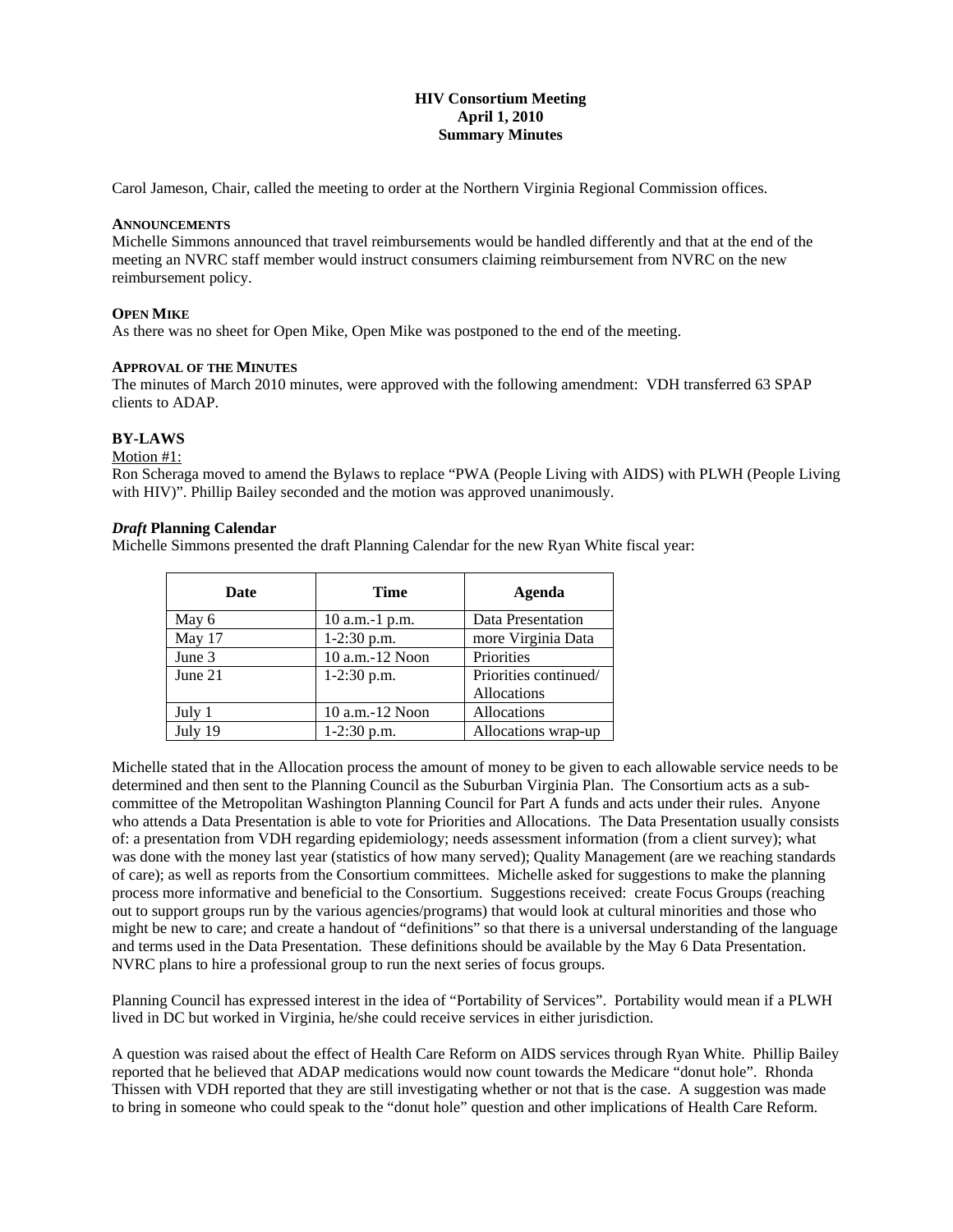## **VENDOR PROFILE:**

Carol Jameson and Jane Beddoe presented on NOVAM (Northern Virginia AIDS Ministry). Carol provided a brief history of NOVAM, which began in 1987 as a faith-based organization to provide medical transportation to those in need. NOVAM was founded by the Episcopal Diocese with input from Hospice of Northern Virginia, local Health Departments, and Whitman Walker Clinic. NOVAM no longer provides faith-based services/programming. Their mission statement reflects that change as decided by the Board of Directors over 18 months ago.

NOVAM now provides assisted medical transportation, but the agency's primary focus is on providing Prevention/Education to youths between 13-24 years of age. The Prevention/Education program (which accounts for 75% of budget) is primarily curriculum based and targeted specifically to high-risk youth. Programs include: Youth Speak, Face to Face, Rap It Up, the ORION program, and the new HEARTS program (which targets services towards African American males aged 13-24 that identify as gay, bisexual, or questioning). In addition, NOVAM has started Partnerships for Hope, reaching out to, and working with, the African American faith community to provide information and to start discussions regarding HIV/AIDS in the community. NOVAM partners with KI Services, Planned Parenthood and local Health Departments.

NOVAM has 17 employees and is located in the City of Falls Church. It had approximately 400 new cases in Northern Virginia last year. They provide services only to the Northern Virginia area.

## **PLANNING COUNCIL REPORT**

Wade Menear reported that the Planning Council approved use of the Northern Virginia MAI grant, \$110.6 million (one time money due to overlap between contract years) for early intervention and/or dental services. These MAI funds must be used by the end of February 2011. Early Intervention Services could possibly be used to start a peer program in Northern Virginia.

### **COMMITTEE REPORTS**

#### *Incarceration Committee*

David Coman reported that the Prisoner Re-Entry program has become a priority for the Governor and that the lead individual from VA DSS (Jane Brown) has been loaned to the Governor. Ms. Banci Tewold has been appointed as the first statewide Prisoner Re-entry Coordinator for the Governor's Office. She has invited the Directors of Social Services in the first five affected localities to a meeting on 4/25/10. Information, questions and concerns from the Incarceration Committee will be shared at this meeting.

## **VDH UPDATES**

Effective 2/10/10, FDA approved the ADAP drug Ritanavir (100mg tablets) in the non-refrigerated form for those with gel cap prescriptions. Clients will be required to obtain a new prescription for the non-refrigerated form. Current prescriptions with refills will still be able to get gel caps as long as they are available. Central Pharmacy cannot accept phone calls to change prescription; paper prescription forms are required. ADAP will be conducting 4 Quarterly phone conference calls for stakeholders to provide updates on medications, program requirements, policies, and centralized eligibility, as well as Q&A's. The first conference call will be on 4/21/10, 2 p.m.-3 p.m. Information on the VDH Webinar 4/14/10: Complexities of the Triple Diagnosis (AIDS, MH, SA), will be posted on the HIV Resources Project website.

#### **NVRC Administrative Agent Report**

Michelle reported spending trend changes since Allocations were made for the year just started. Previous years had seen a downturn in spending on HIV drugs. As a result, we had taken the position in Allocations that this trend would continue. In the year just ended, there was a spike in medication expenses which will put NVRC in a deficit position as it continues. The Executive Committee considered 3 scenarios to change allocations to reflect this new reality, meet the most important client needs, and keep spending within overall limits. NVRC has since calculated that Scenario 2 was not sufficiently realistic and removed it from consideration. Michelle presented the remaining 2 scenarios to address the spike in medication costs and present to the Planning Council as changes in the current year's Allocations: